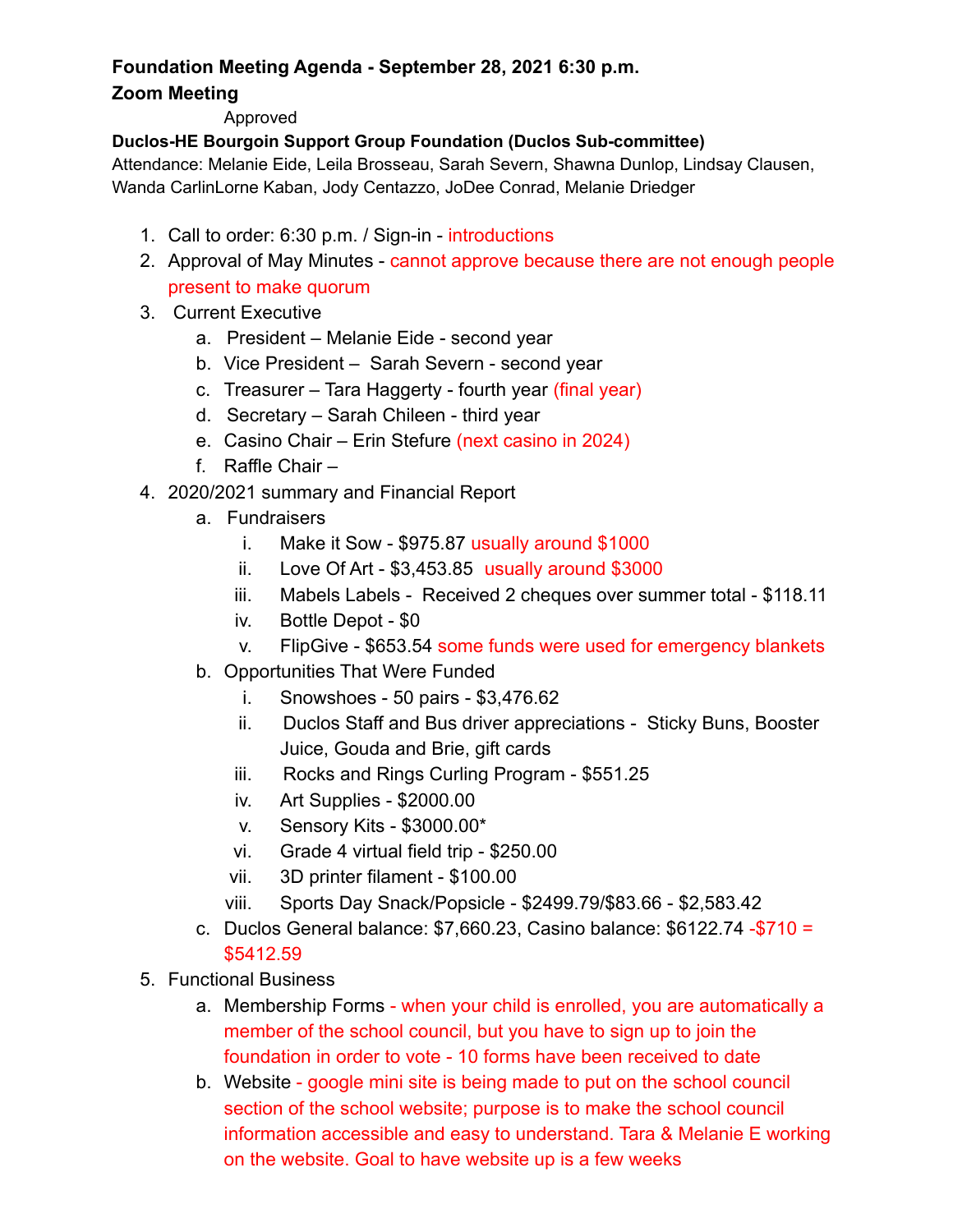- 6. Fundraisers
	- a. Make it Sow in the new year; 1 volunteer & possibly 1 to help count out product
	- b. Love of Art Feb/May Melanie E will take lead on this one; 1 volunteer
	- c. Mabels Labels Ongoing \$0 no volunteers needed; cheques are sent once \$50 is made
	- d. FlipGive Ongoing \$21.23
	- e. Bottle Depot Ongoing Melanie E will check to see if any funds have been generated to date
	- f. Smencils \$500 for a case of 500; sold for \$2 each
	- g. Calendar idea will discuss at next meeting
	- h. Christmas Concert Silent Auction, Raffle for prime seating many volunteers are needed for this fundraiser; will wait to see if COVID restrictions are lifted regarding a live concert; online silent auction was successful in Dec 2020.
- 7. Opportunities to fund
	- a. Kinosoo bussing school council typically pays for this; currently school can have field trips, but must keep cohorts small
	- b. Muffin Mornings idea of families mingling in the morning to eat a muffin, network and visit with teachers; sysco will send under \$500, prepackaged muffins, delivery fees
	- c. Grade 4 Year end trip usually approach school counsel in the new year
	- d. Staff Appreciation -
	- e. Bus Driver Appreciation try to do this early Oct
	- f. Sports Day Lunch June
	- g. Breakfast Program want sustainability to run this program. Will the school council consider help to fund?
- 8. QUESTION: Do Criminal Record Checks need to be redone every year? Yes
- 9. Call for Future Agenda Items
- 10.Meeting adjourned @ 7:02 p.m.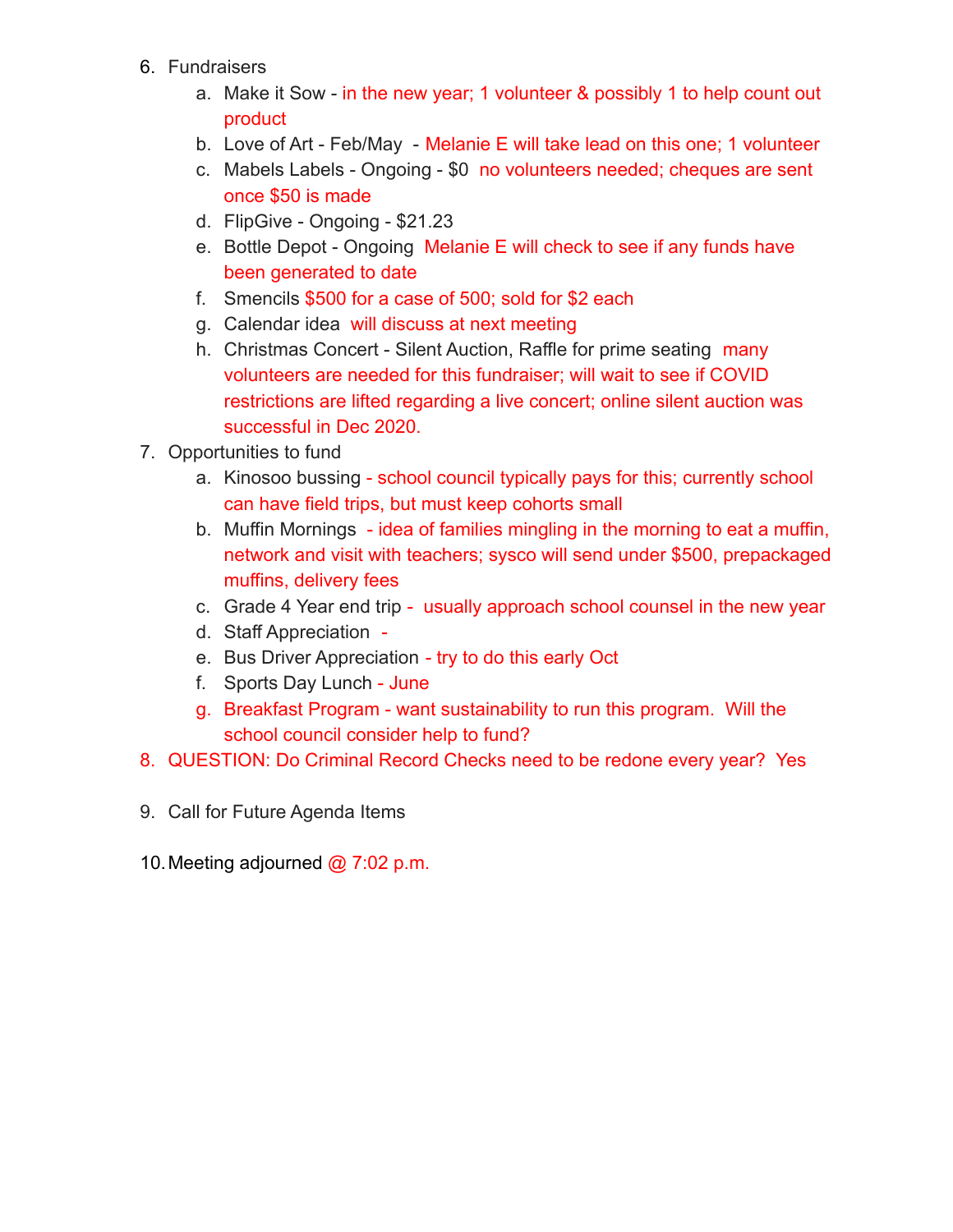## **DUCLOS School Council Meeting Agenda - September 28, 2021 Google Meet 6:30p.m**

## **Approved**

**Attendance**: Jody Centazzo, JoDee Conrad, Melanie Driedger, Sarah Severn, Melanie Eide, Lorne Kaban, Leila Brosseau, Lindsay Claussen, Shawna Dunlop, Wanda Carlin, Caitlyn Blake

- 1. Minutes from the May meeting not approved since quorum was not reached
- 2. Purpose of the School Council read by Sarah; ASCA (Alberta School Council Association) provincial body that does workshops, advocate for motions & policy at the provincial government level, all public schools in the province are represented one main convention in April; School Council is there to support and advise the principal (not mandate decisions, but advise) This group is the pulse of the school to ensure that the principal is fully aware of all groups
- 3. Elections for 2021-2022 all positions are currently filled
	- a. Chair Sarah Severn second year
		- i. Sarah nominated; accepted position
	- b. Vice Chair Melanie E volunteered
	- c. Secretary school staff Melanie Driedger
- 4. Volunteer form Melanie made it into a Google Form; was passed on to Jody C to edit; Suggestion to hand it out before the first event; parents will choose to put their email in and all the responses will be put into a spreadsheet
- 5. Principal's Report
	- a. Enrollment 369 students, Staffing 22 certified staff, 18 support staff. K (56) four rooms, Gr. 1 (77) - four rooms, Gr. 2 (82) - four rooms, Gr. 3 (73) - four rooms, Gr. 4 (81) - four rooms, Full-day preschool (18), 2 half day preschool programs (33). OSC is near 40 students this year, possibly need more staff
	- b. Staffing 14 educational assistants; 2 EAs in preschool (Little Lights); Jordan's Principle requests have been sent, may possibly generate funds for another EA; daytime cleaner and 2 evening custodians - the school will maintain a daytime cleaner after COVID has subsided
	- c. Student and Parent Handbook would like parent feedback; if parents are not looking at it, provide us with feedback please!
	- d. COVID Update Duclos declared an Outbreak school recently (over 10% due to illness) declared an outbreak if 4 or more households have cases of respiratory illness or 2 or more people in separate households have had a positive COVID test; Duclos is at 5 cases in the last 7 days; Outbreak team will lift outbreak status on Oct 7 if cases have gone down
		- i. Daily [checklist](https://open.alberta.ca/publications/covid-19-information-alberta-health-daily-checklist) major change: if child has been a close contact with a person in the household, must stay home for 14 days after their last point of contact with the infectious person.
	- e. Community Supports Blessings in a Backpack community member puts food items into a bag for children to take home for the weekend; Breakfast Program - Wholesale Club is providing fresh fruit and other snack items; Bonnyville Friendship Centre provides food for snack bins for each classroom along with mask donations; Local Church Group - provides lunch for children and snack supplements; mostly for families who have stretched finances, but we ensure that all students are fed as needed.